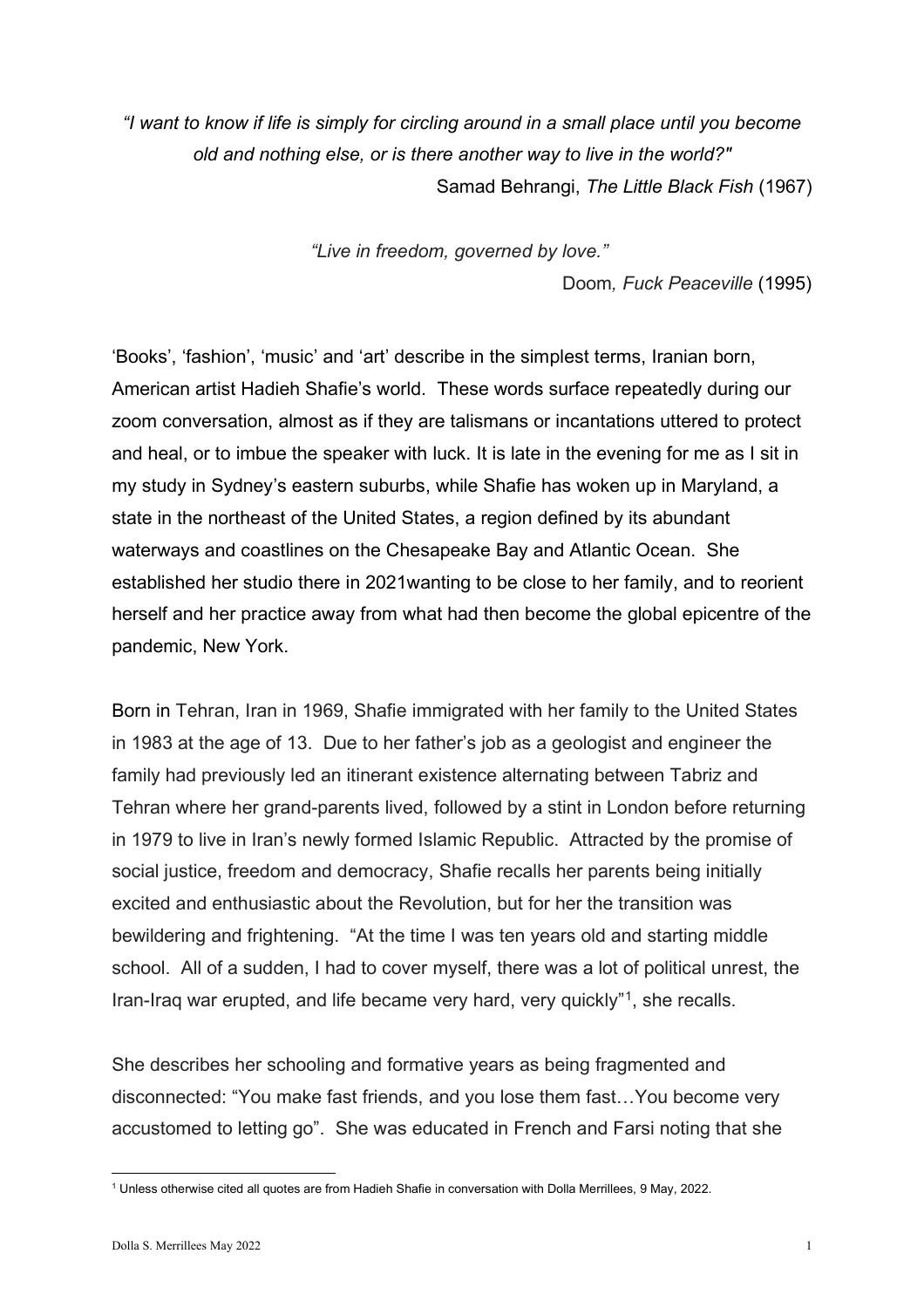was "a pretty bad student in everything except art and literature". During this time her relationship to and love of books developed. She read eagerly and the books, life changing books, bought and exchanged for her on the black market by her father transported her into another world. In a climate of censorship, they became coveted objects of desire to be read clandestinely, secreted away under clothes, chadors and veils.

Concerned by the regime's crack down on women's participation in education and fearing that their self-described outspoken and boisterous daughter might become politically involved, Shafie's parents sought to leave Iran. A two-week vacation to Austria in 1983 unexpectedly provided the family with the means and opportunity, and with nothing more than their suitcases, they arrived in America. Relieved to not have to return to a life in Iran that Shafie describes as being 'traumatic on all fronts' she settled into high school, subsequently studying painting at the Pratt Institute and performance art at the University of Maryland.

Like many families displaced and dispossessed as a result of war, violence or persecution, as was my own, Shafie's relationship with the land of her birth remains conflicted and her memories of it bittersweet. And as I sit safe and cocooned against the night in my study Shafie's story, as she recounts it to me, is not unfamiliar. My mother, Parvine Merrillees (née Razavi), left Iran in 1941 because of the Anglo Soviet invasion. In the fear and confusion that followed my grandparents decided that my grandmother and the children (my mother and her younger brother) would temporarily relocate to Karachi until the situation became clearer. It was a move that was to have profound consequences on my mother's life. Like Shafie, she left behind family and friends and most of her belongings never anticipating that she wouldn't return to her life in Hamedān.

In time, my mother was able to visit Iran to see her family, but she was never to call it home again. Shafie however has not been back. "I didn't have any of my things, any of my dolls, I didn't have anything. I didn't get a chance to say goodbye to anyone", says Shafie. The trauma she experienced prevents her. "I didn't want to go back because I was scared. I have never felt safe going back because all I could remember were the bombings, the social unrest, the unevenness of everyday life.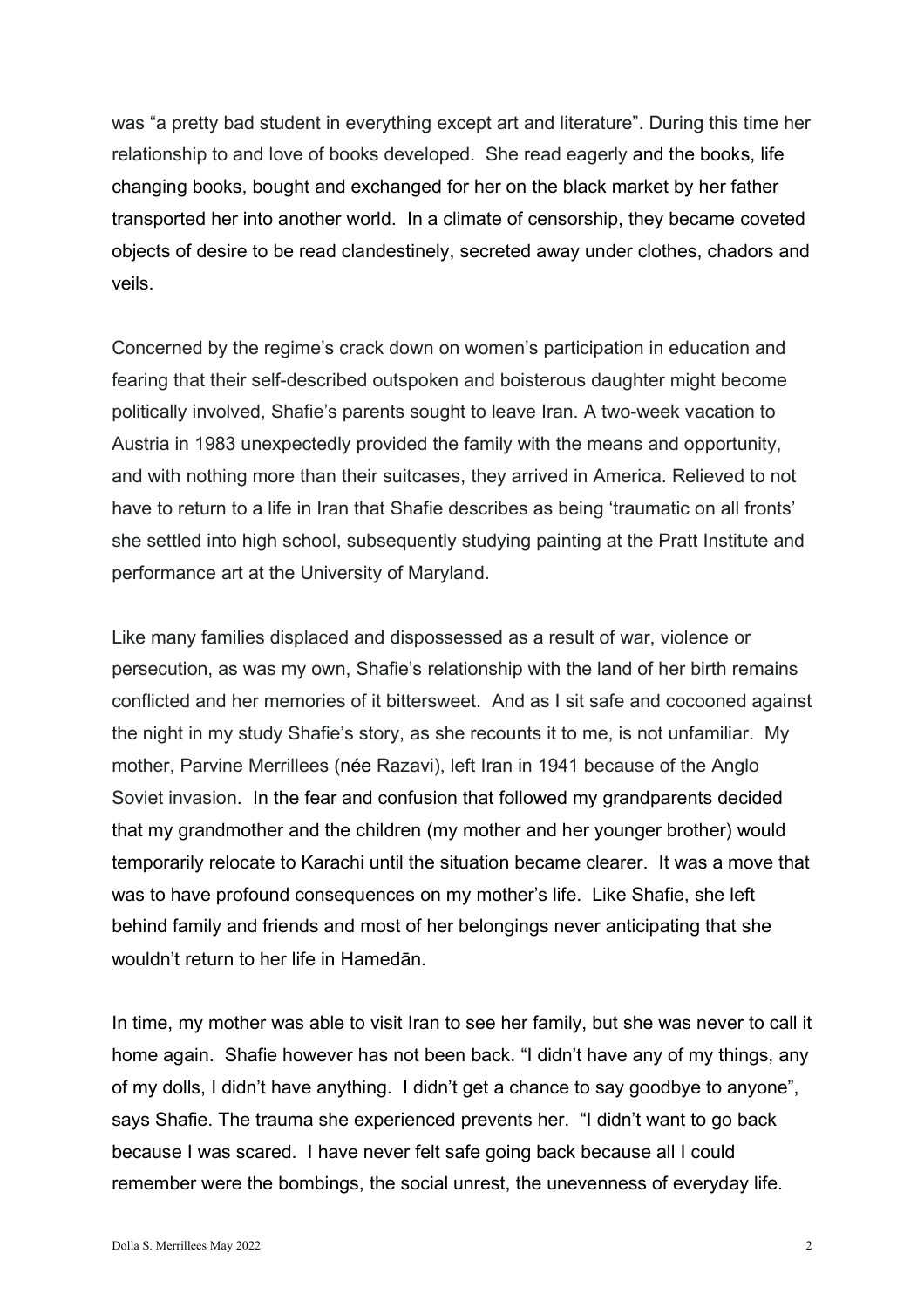As a child you absorb all these things, but they don't reveal themselves for a very long time."

In America her response to the reality of exile, her sense of alienation and of being treated differently expressed itself through fashion, art, books and music. Her fashion worn as a form of armour and in defiance of her strict parents, the British punk rock music she played as a rebellious teenager an assertion of independence from a repressive culture. As she describes it, "the only way to escape was to read books, to listen to music and to make art, they gave me an independence of thought". Together these varied experiences and her reaction to them formed the touchstone of her artistic practice, her inspiration and her way of sensing and ordering the world. As an immigrant she found herself at the intersection of two cultures, finding her voice in art and performance.

\*

Holding up her phone, Shafie asks me if I would like to see the work for her exhibition in Australia. At a distance the six monochromatic panels remind me of the vintage mod dresses I like to wear, the black and white Op Art inspired fashion of the 1960s, but as she walks closer the intricacies of the composition and form reveal themselves. Constructed of tightly coiled strips of hand-painted paper, the paper scrolls or *ketabs* as she terms them, are stacked into a frame to create a patterned mosaic effect. Each panel has taken four to five weeks to complete, they are physically complex and labour-intensive. Her technique is methodical, repetitive and time consuming but for Shafie there is a meditative almost performative aspect to her artistic process.

I ask to see her desk. I expect it to be orderly and logical but it's overflowing with brushes, band aids, tools and strips of paper spilling haphazardly from piles. "I'm a messy painter", she laughs. "When I first start it's a huge mess but then as I roll all this material is pulled into the work." But to my eye it is the primacy of the text that is most striking, the chaotic sea of black ink that overruns her desk. The handwritten Farsi word *eshgh*, meaning 'passionate love', is inscribed over and over again on the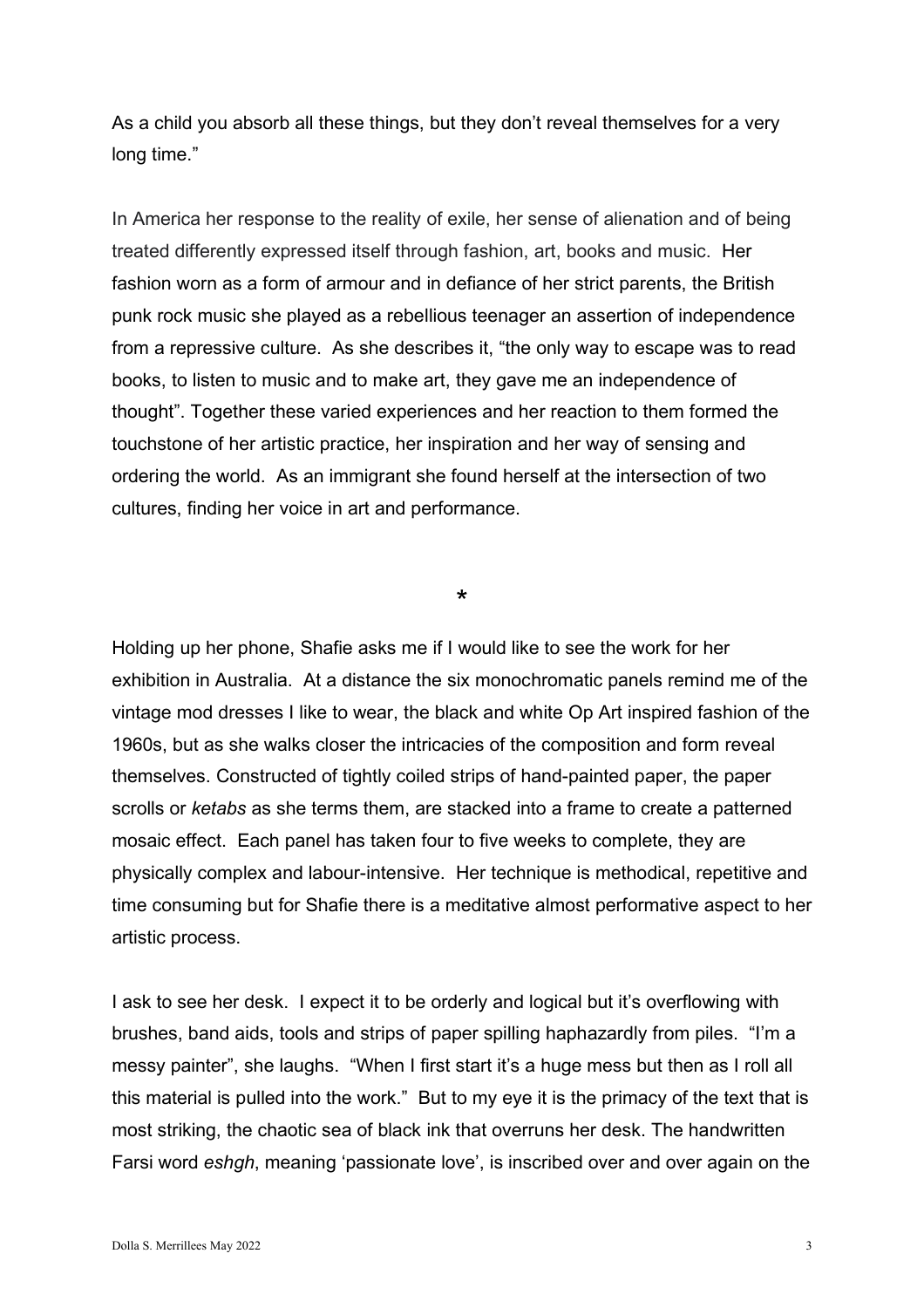small individual strips of paper. They remind me of the *tsujiura senbei* or fortune cracker found hidden in the bend of the traditional Japanese fortune cookie, and indeed for Shafie the concealment of the word as it's rolled into the *ketab* leaving behind only a tantalising glimpse is a central tenet of her practice. Inaccessible and abstracted within the stacked, rolled, and spiked coils, as well as the geometric patterns of the panels themselves, Shafie is asking the viewer to contemplate and reflect on the unseen and hidden, invoking a sense of wonder about what might lie waiting to be revealed from within.

This practice of concealment and discovery came out of her own experience of finding notes and letters in second-hand books and objects, and she was also inspired by Turkmen and Afghan tribal jewellery which held Qur'anic inscriptions and other religious narratives folded or rolled into the lockets and amulets offering both physical and spiritual protection. As a child I remember being fascinated by my mother's antique turquoise and silver amulet, undoing and redoing the clasp to look at the miniature Qur'an nestled within. While it wasn't worn by my mother, she always kept it close by and it was inextricably linked to her early life in Iran. Shafie's focus on the one word, *eshgh,* holds similar talismanic properties. *"Eshgh* means annihilation and exultation for me. *Eshgh* means passion, pain, loss, life and death… By putting it in the curls of paper and holding it dear, it becomes a mantra."<sup>[2](#page-3-0)</sup>

Iran's New Poetry movement of the 1960s and 1970s drew Shafie to *eshgh* as well introducing her to the works of leading members Sohrab Sepehri and Forugh Farrokhzad. She also draws inspiration from illuminated manuscripts and the writings of Persian poet and mystic Rūmī, but rather than the more formal Arabic calligraphy, her script is more fluid and organic. Influenced in her studies by Cy Twombly and Brice Marden's gestural lines she prefers not to adhere to any rules, writing with a brush or a pencil or pen. "I didn't want to lose my own handwriting because when you learn calligraphy it erases your own mark making…I want it to be raw, I want this to be my voice and it doesn't need to be perfect."

<span id="page-3-0"></span><sup>2</sup> Valentish, Jenny. 'I saw death, I saw love': Artist's secret testament to life in Iran', *Sydney Morning Herald*, August 27, 2021. [https://www.smh.com.au/culture/art-and-design/i-saw-death-i-saw-love-artist-s-secret-testament-to-life-in-iran-20210730 p58ef6.html]